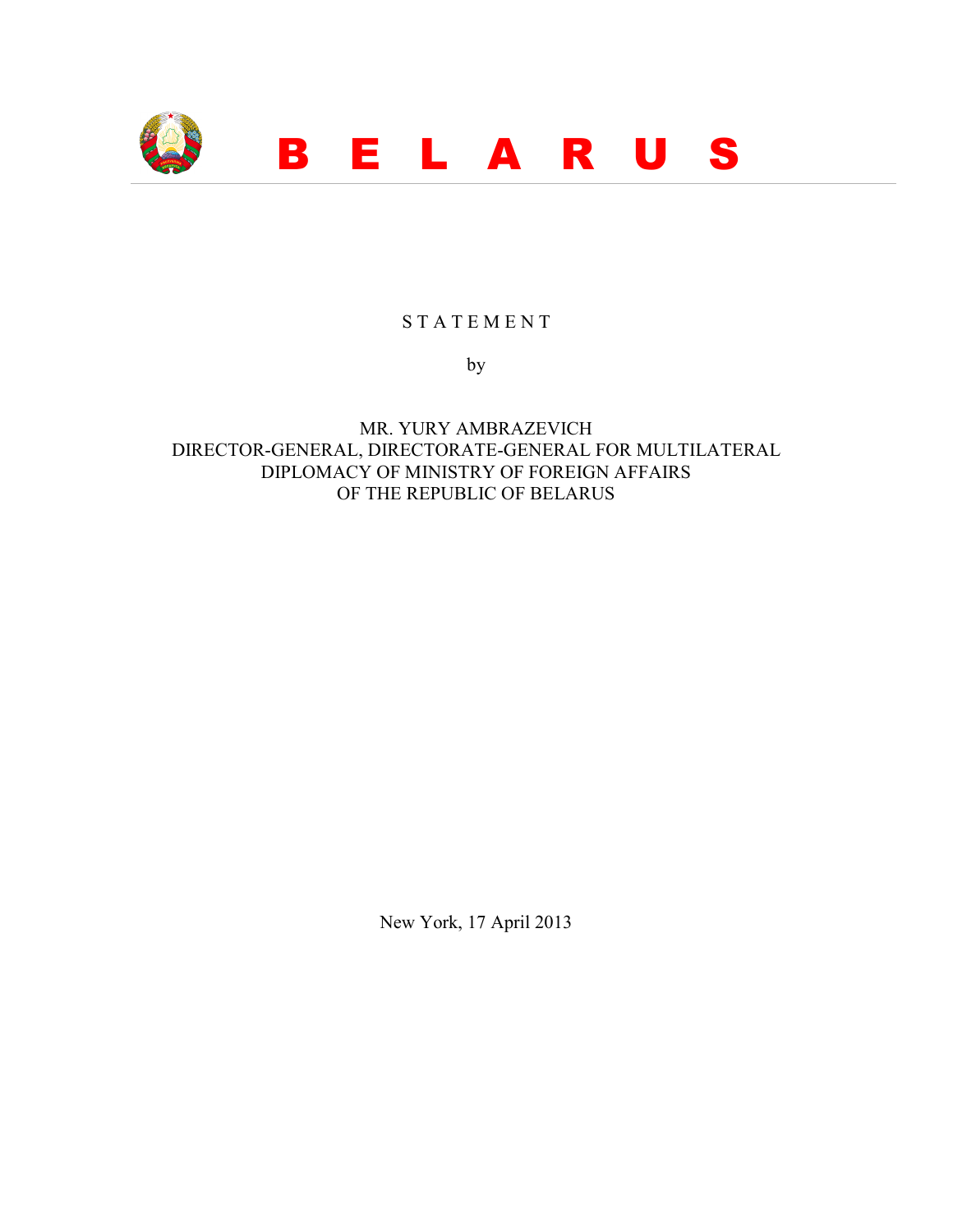Distinguished Co-Chairs,

Excellencies,

Ladies and Gentlemen,

I have the honour to speak on behalf of constituency that includes the Republic of Belarus and the Republic of Serbia.

Our delegations continue to consider Millennium Development Goals (MDGs) as one of the most important conceptual instruments of the international community for implementation of the concept of sustainable development.

We believe that all UN Member States must continue implementation of MDGs with undiminishing energy in parallel with the process of shaping the Sustainable Development Goals (SDGs).

Belarus and Serbia are convinced that **SDGs must ensue from, supplement and further develop the MDGs**.

**In order to assure the SDGs's achievement, the process of elaboration of SDGs must be fully transparent** with involvement of all interested states.

It is extremely important to ensure from the beginning that SDGs are **universal benchmarks** which are addressed to and accepted by all Member States.

At the same time realization of the sustainable development concept and, first of all, SDGs must not deepen the existing gap in development, must not preserve technological gap between the countries and must not limit national policies in the field of sustainable development, **in no way lead to establishing new dividing lines and barriers**.

Moreover, while ensuring the universal nature of SDGs we have to find a formula for implementation of the principle of **differentiated responsibility.** The formula must be carefully balanced and acceptable for all. In other terms we have to find the way how to differentiate the national contribution of each state to the global sustainable development. Practical solution of this dilemma can be found through introduction of **differentiated approach to the needs of groups of countries** facing specific developmental problems: least developed countries, small island states, land-locked developing countries, middle-income countries and countries with economies in transition.

Besides, it is important right now to reach consensus on the idea that SDGs should have a mechanism of measuring the progress made both at global and national levels. In this regard we believe a **relevant UN index might be useful as an instrument for measuring correlative progress of states**. This index might also be useful for the purposes of fair distribution of the international technical assistance. We propose as well **to introduce periodic national reviews of the progress made** in the achievement of SDGs without prejudice to the choice and implementation of national development strategies.